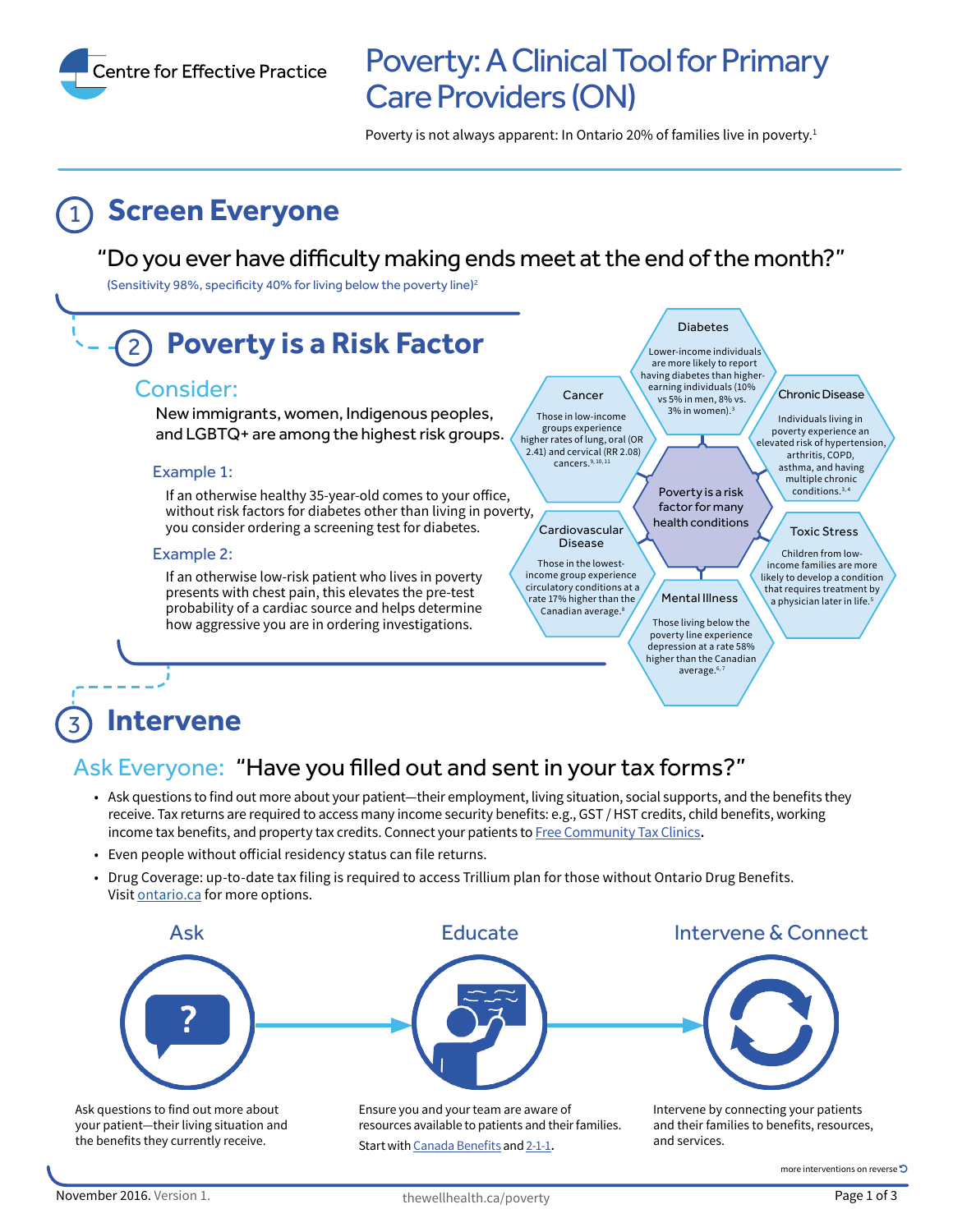## Intervening can have a profound impact on your patients' health



For further training on interventions to address poverty, enroll in the **[OCFP Treating Poverty Workshop](http://www.ocfp.on.ca/cpd/povertytool)**.

## Key Resources

| <b>Canada Benefits</b><br>(www.canadabenefits.gc.ca)<br>Provides a full listing of federal and provincial<br>income and other supports, organized by<br>personal status (e.g., "parent," "Indigenous<br>peoples") or life situation (e.g., "unemployment,"<br>"health concerns"), with links to the relevant | $2 - 1 - 1$<br>(www.211ontario.ca)<br>Call 2-1-1 or browse the website to find<br>community support and advocacy<br>organizations, based on topic and location. | <b>Your Legal Rights</b><br>(www.yourlegalrights.on.ca)<br>Well-organized easy-to-find legal<br>information. If your patients are denied any<br>of the above benefits, consider referral to<br>nearest legal clinic - acceptance rates on<br>appeal can be high. |
|--------------------------------------------------------------------------------------------------------------------------------------------------------------------------------------------------------------------------------------------------------------------------------------------------------------|-----------------------------------------------------------------------------------------------------------------------------------------------------------------|------------------------------------------------------------------------------------------------------------------------------------------------------------------------------------------------------------------------------------------------------------------|
| program websites and to application forms.                                                                                                                                                                                                                                                                   |                                                                                                                                                                 |                                                                                                                                                                                                                                                                  |

**Remember:** As health providers, it is our responsibility to provide complete and detailed information that accurately portrays our patients' health status and disability.

It is **NOT** our role to serve as the gatekeepers for income security.